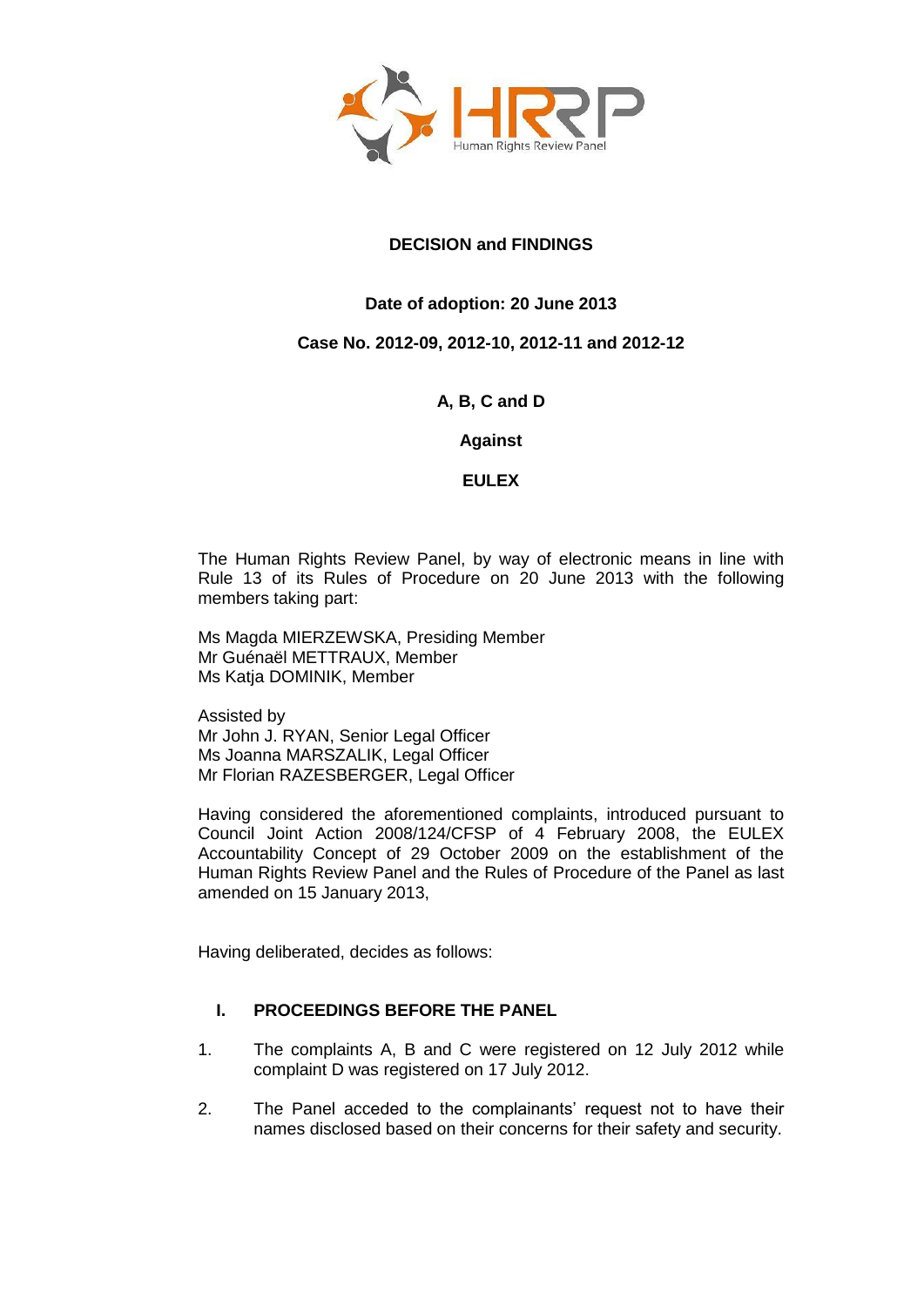- 3. On 4 December 2012, the Panel communicated the complaints to the Head of Mission (HoM) of EULEX Kosovo and invited him to submit written observations on the complaints. The Panel communicated complaints A, B, C and D collectively, without prejudice to the option to later order a formal joinder of the cases pursuant to Rule 20 of its Rules of Procedure.
- 4. The observations of the HoM were received on 11 March 2013 after which they were translated and communicated to the complainants for their additional observations. The complainants did not make any further submissions.
- 5. On 18 March 2013, the Panel invited the HoM to submit any further observations he might have on the merits of the case. The HoM provided extensive submissions on 8 April 2013.
- 6. On 10 April 2013, the Panel ordered the formal joinder of all four cases (A, B, C and D) pursuant to Rule 20 of its Rules of Procedure. On the same day, the Panel declared the complaints admissible and found that, in light of the parties' submissions, the complaints raised serious issues of fact and law under Article 2 of the Convention for the Protection of Human Rights and Fundamental Freedoms (ECHR)/Article 6 of the International Covenant on Civil and Political Rights (ICCPR), Article 3 ECHR/Article 7 ICCPR, Article 5 ECHR/Article 9 ICCPR), Article 8 ECHR/Article 17 ICCPR, Article 9 ECHR/Articles 18 and 19 ICCPR, Article 10 ECHR/Article 19 ICCPR, Article 11 ECHR/Articles 21 and 22 ICCPR, Article 13 ECHR/Article 2 ICCPR, and Article 14 ECHR/Articles 26 and 27 ICCPR, the determination of which requires an examination of the merits of the complaints.
- 7. The Panel invited HoM to submit further observations on the merits of the case no later than 19 April 2013, later extended until 14 May. The complainants were given until 2 May 2013 to respond and comment upon any new issue raised by the HoM in his observations. No further observations were received from the complainants.
- 8. On 4 June 2013, the Panel received additional documentation from the HoM. Most of the information received concerned organizational and administrative aspects of EULEX's involvement in the Vidovdan celebrations on 28 June 2012. As the information provided was general in character and had no direct connection to the cases of A, B, C and D, and because of its confidential nature, the Panel decided not to share this information with the complainants. It will not rely on any aspect of that material which could affect the complainants' claims.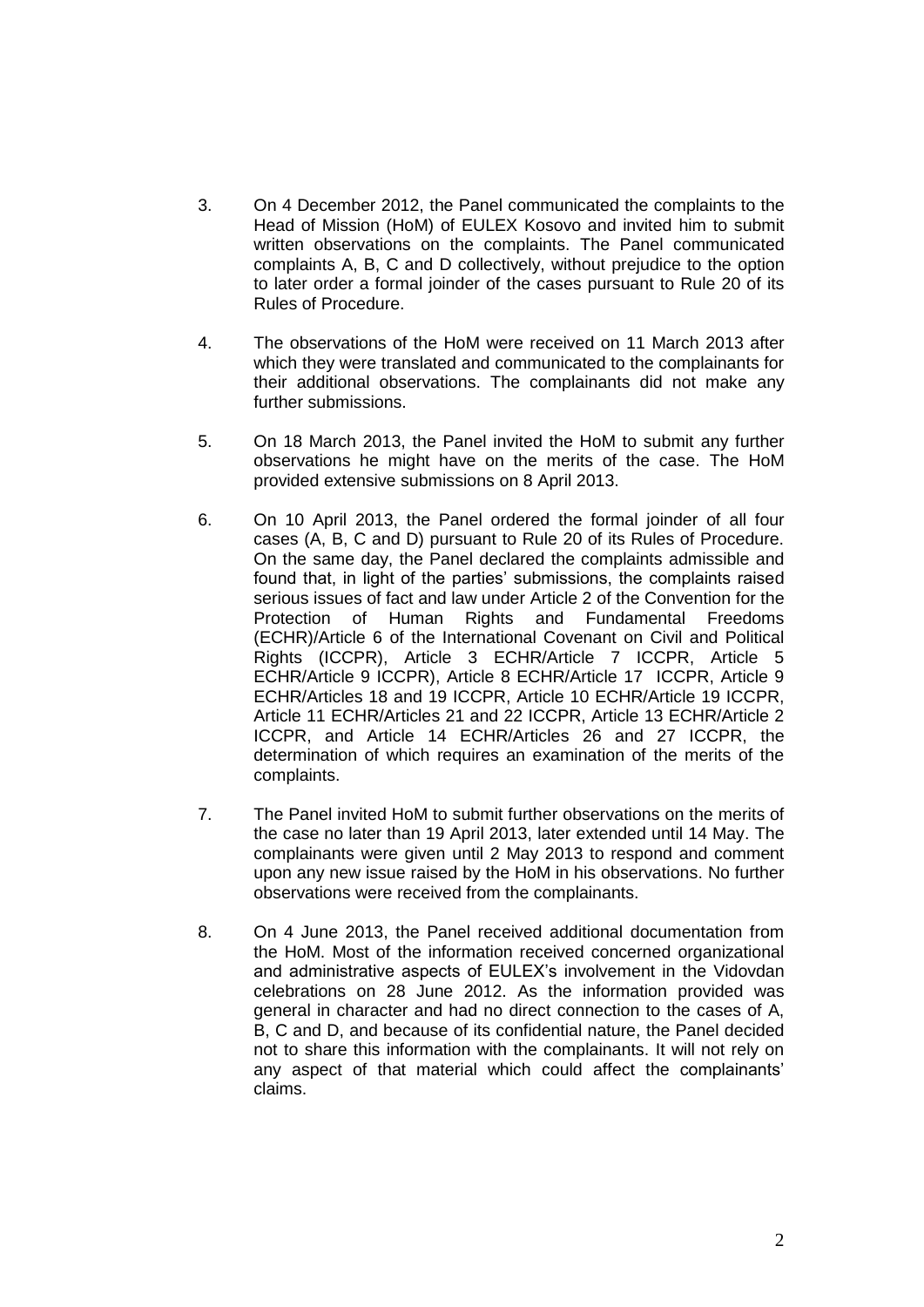# **II. FACTS**

#### **Background information**

9. Vidovdan*,* has long been considered as a date of special importance to ethnic Serbs and in the Balkans. It is a Serbian religious holiday, St. Vitus Day which is connected in Serbian culture to the Battle of Kosovo against the Ottoman Empire on 28 June 1389. The feast day is sacred to ethnic Serbs and is commemorated by special events which take place on Vidovdan. While there does not seem to be any official information available on the number of people who attend at those those events, estimates indicate that that several thousand persons participated in the celebrations at *Gazimestan* on 28 June 2012.

#### **Circumstances of the case**

The following facts were established on the basis of information the complainants provided to the Panel:

#### **Complainant A**

- 10. The complainant requested that his/her name not be made public, due to concerns for his/her security. He/she will be referred to as "A".
- 11. On 28 June 2012, the complainant, who works as a taxi driver, was taking a passenger to Gazimestan, where that passenger wished to attend the Vidovdan celebrations.
- 12. When turning into Gazimestan from the main road, A was stopped by the Kosovo Police (KP) and initially denied permission to proceed to Gazimestan. After negotiations between the passenger and KP, the complainant was allowed to continue on his journey.
- 13. Shortly thereafter, while approaching Gazimestan, the complainant was stopped by the Regional Operational Support Unit (ROSU), a special police unit responsible, *inter alia*, for crowd control. According to A, four or five ROSU officers were present on that occasion. They shouted at A and the passenger, insulted them and checked the complainant's identification papers, driving license and vehicle registration. It is alleged that ROSU officers asked A "which republic he was coming from". They also allegedly insulted A's mother.
- 14. After checking A's and the passenger's documents, ROSU officers searched the car, but did not find anything of interest. Consequently, ROSU officers instructed the complainant "to turn around the car and to disappear". According to A, EULEX police officers were present during those incidents, observed what happened and did not intervene. The complainant was unable to give an estimate of the number of EULEX police officers present at the scene.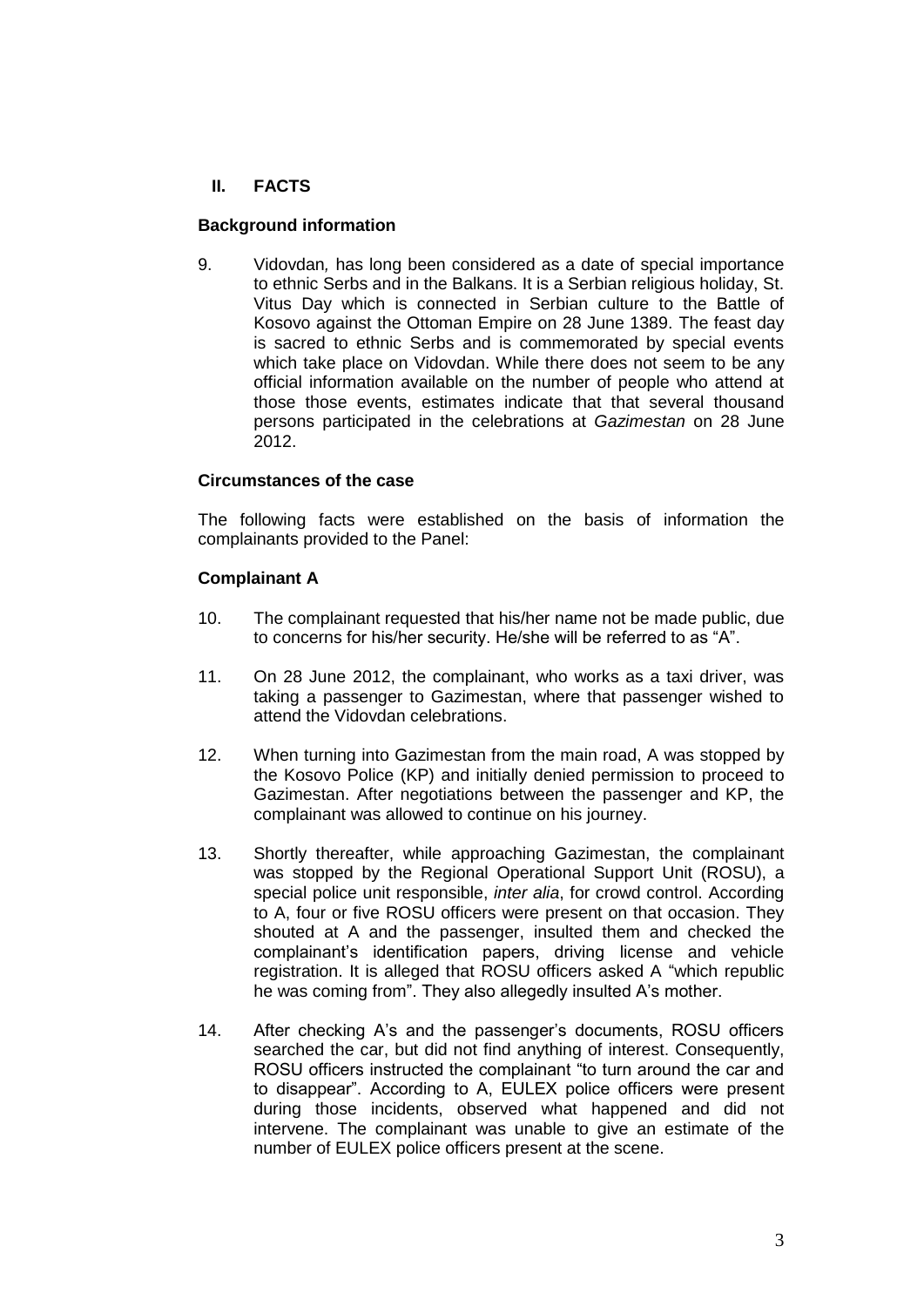- 15. The complainant stated that in order to turn the car around as ordered by the ROSU officers, he first needed to drive towards Vucitrn/Vushtri to find enough space to do so as the sides of the road were blocked by barriers. After turning the car around, and driving back towards Pristina, A was followed by a ROSU vehicle, which flashed its light signals. The complainant deduced that the ROSU officers wanted to overtake him and he consequently moved his car to the side of the road. At this point, the same ROSU officers who had accosted A earlier stopped their vehicle in front of A's vehicle and asked again for his documents. At the same time other ROSU officers assaulted the passenger in A's vehicle.
- 16. A claimed that three ROSU officers then took him to the back of a police van where they slapped and kicked him. According to the complainant, a fourth ROSU officer stood outside the van, purportedly to ensure that no one observed the assault. According to A, the assault lasted from 10 to 15 minutes. As a result, A obtained bruises on his head, back and stomach. He alleged that when he was leaving the van, a EULEX vehicle passed by but did not stop.
- 17. Thereafter, A was allowed to leave the scene with the passenger and was told by ROSU officers to take the road towards Obilić/Obiliq. Further, it is stated that A and the passenger were told that ROSU officers did not want to see their car near the area again and instructed them "to get lost because if they see [the] car again they will beat [them] again".
- 18. The complainant then returned to Gračanica/Graçanicë. Complainant A was at first afraid to report the incident to the police. His uncle (a medical doctor) later convinced him to go to the police and report the matter, which he did. The same day, at about 18:00, A went to a hospital for a medical examination. The complainant provided the Panel with medical records that demonstrate that there were bruises on his body, which are consistent with his account of an assault.

#### **Complainants B and C**

- 19. These complainants requested that their names not be made public due to their concerns for their security. They will be referred to as "B" and "C".
- 20. Complainants B and C state that they were on their way towards Gazimestan to attend the memorial service to mark the Serbian holiday of Vidovdan on 28 June 2012. Both complainants state that Kosovo police present at Gazimestan removed the shirts of attendees which displayed Serb symbols and emblems.
- 21. It is alleged that when the complainants were on the way back from Gazimestan, near the Pristina bus station, stones as well Molotov cocktails were thrown by young men at the buses in which they were travelling, breaking the windows of those buses and putting the lives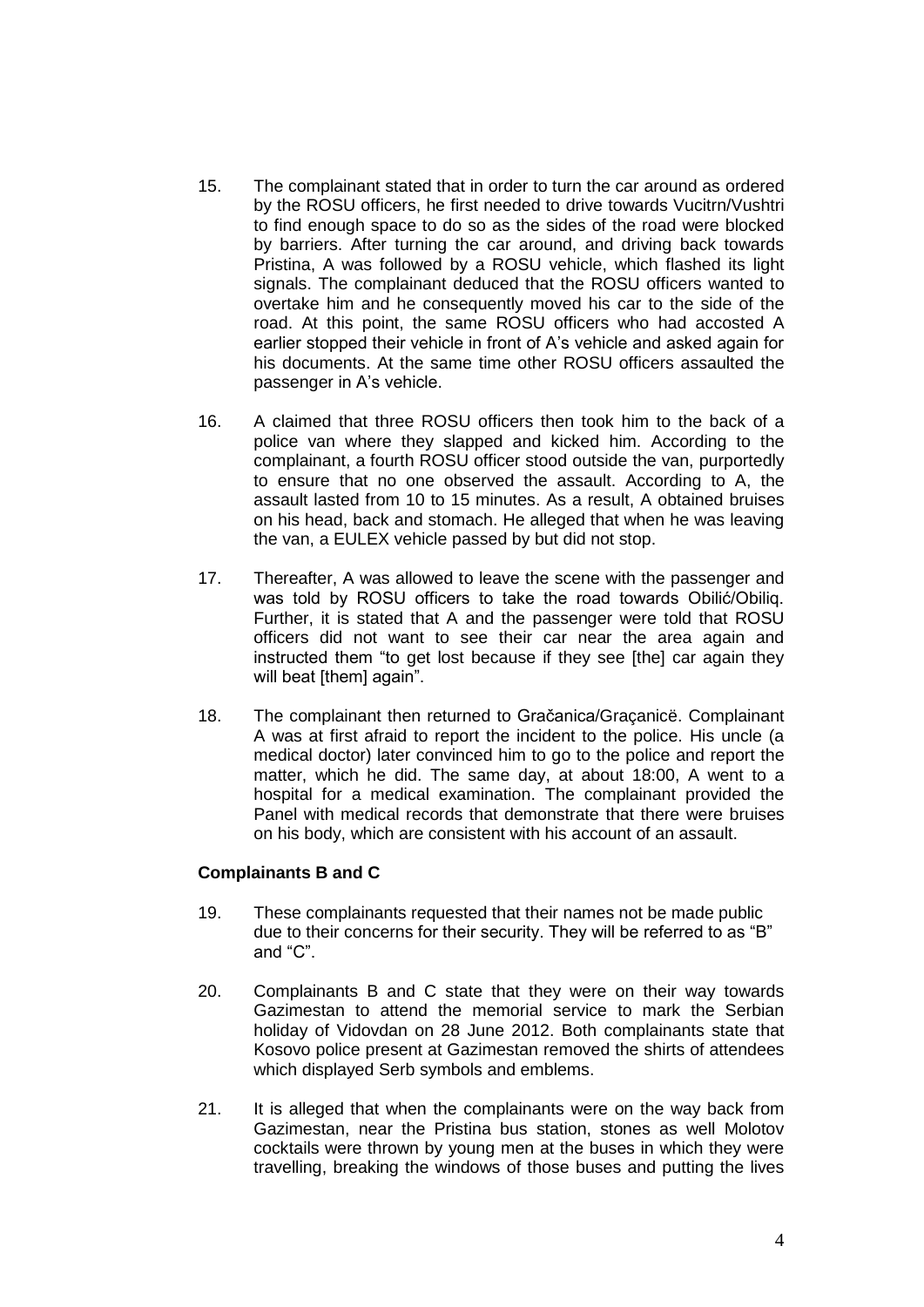of the passengers at risk. The complainants allege that two passengers were injured in the course of the attack. Further, complainant B alleges he/she lost consciousness upon arrival in Gračanica/Graçanicë due to the stress caused by these incidents. The complainant was subsequently taken to a hospital for a medical examination. Complainant B provided a medical report of the treatment received which is consistent with his/her account of the incident.

22. It is alleged that the KP escorted the buses from Gazimestan to Gračanica/Graçanicë but failed to protect them.

## **Complainant D**

- 23. The complaint was registered on 17 July 2012. The Secretariat obtained additional information from the complainant on 31 October 2012.
- 24. The complainant requested that his/her name not be made public due to his/her fear for his/her security. The complainant will be referred to as "D".
- 25. On 28 June 2012, D went to Gazimestan on a school bus which was transporting school children to the Vidovdan memorial event. D works as a bus driver and a mechanic. On the day in question, the complainant was on duty, accompanying the bus as a mechanic.
- 26. D stated that he saw Kosovo Albanians on the road to Gazimestan who were observing what was going on but that he/she did not notice "any provocations by them". He did however observe provocations by ROSU and alleged that ROSU officers mistreated the passengers when they dismounted the buses at Gazimestan. ROSU officers asked the drivers to open the front doors of the buses so that they could check passengers when they were exiting the buses. According to the complainant, ROSU officers "were taking off shirts with Serbian signs and threw them on the ground, wiped their boots with them and threw them into the trash". It was further stated that people were then allowed to move on with the upper part of their bodies naked or uncovered. According to D, "EULEX police was watching all this and did not respond at all". D further said that there was a large presence of EULEX police at Gazimestan at that time.
- 27. The complainant also said that while they were returning to Gračanica/Graçanicë after the ceremony, stones and Molotov cocktails were thrown at the buses in which they were travelling. This was said to have occurred near the TMK (UQK), close to the Victoria hotel in Pristina. It is alleged that two civilian cars arrived at the scene and stopped in front of a bus, thereby obstructing its path. D stated that "there were five young men of about 17 to 20 years of age at the scene. One of them who threw a Molotov cocktail at the bus had his face covered with a scarf".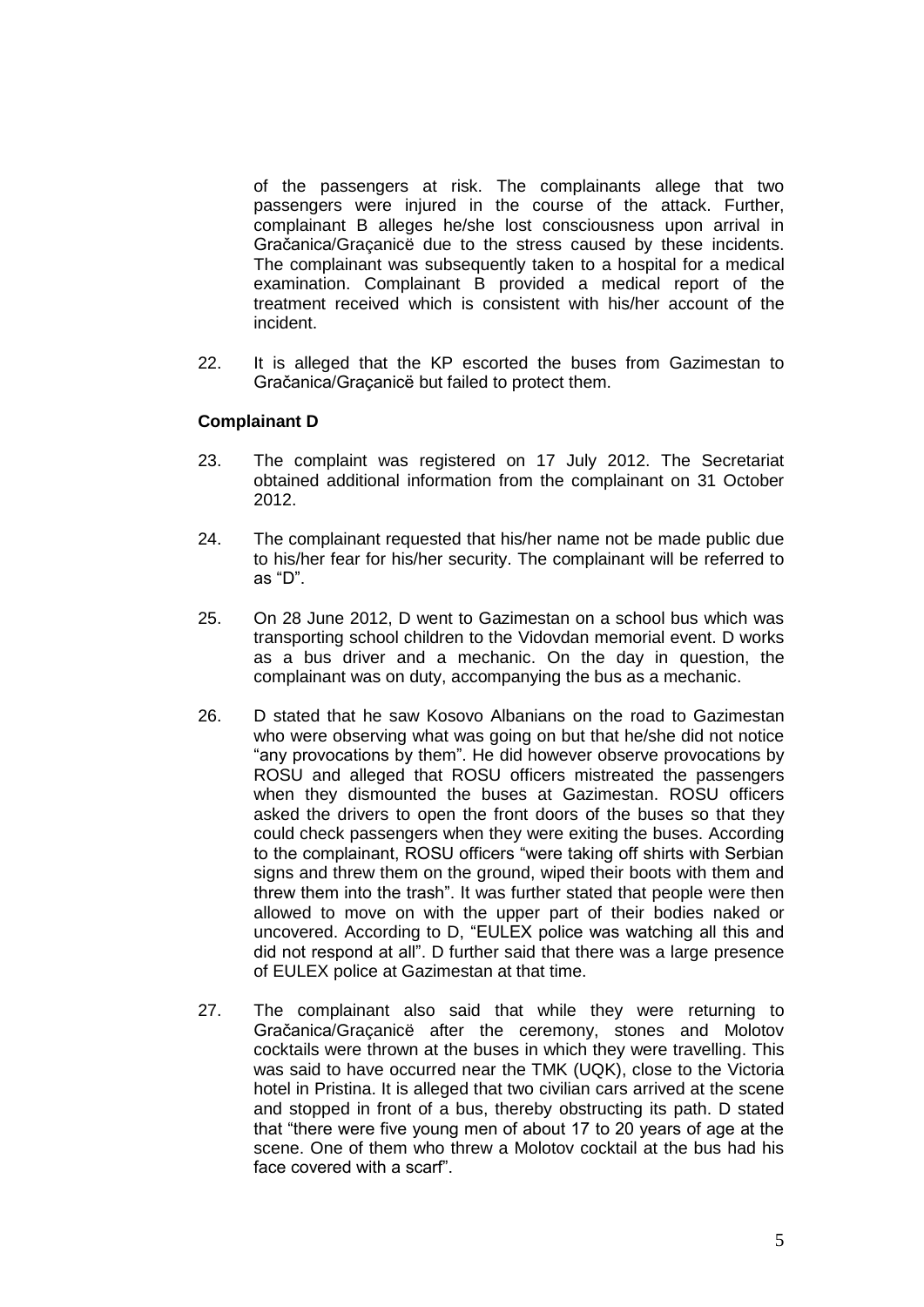- 28. All of this activity was allegedly witnessed by three KP officers who were standing a few meters away from the scene. According to D "they were just laughing and did not intervene". It is alleged that three young men in the bus were injured during the attack on the bus which lasted about ten minutes.
- 29. D provided pictures of the bus which were taken after the incident occurred. These pictures displayed smashed bus windows as well as stones on the floor of the bus. The Molotov cocktails that were said to have been thrown at the bus did not explode in the vehicles but in front of the buses on the roadway. D stated that the buses eventually managed to continue on their journey, bringing the injured men to the nearest clinic in Laplje Selo.
- 30. After a short stop in Laplje Selo, the bus continued to Gračanica/Graçanicë. The complainant's bus was stopped by KP at the parking lot in Gračanica/Graçanicë, so that they could take pictures and record the damage to the bus. D stated that one of the police officers asked why the complainant did not take pictures of the incident to which D replied that it was more important for him/her to use the fire extinguisher and prevent a fire which could have caused the death of its 50 passengers, most of whom were children. D also offered to describe to the police officer some of the perpetrators whose faces were visible to him/her. According to the complainant, the police officer "just turned, waved his hand and drove away in his police vehicle". D is not aware of any investigation of this case that may have taken place.

#### **Facts relevant to EULEX's investigative efforts**

- 31. In its observations of 8 April 2013, EULEX noted a number of investigative steps taken by EULEX and/or competent Kosovo authorities with regard to some of the events that form the background to the complaints:
- 32. EULEX Prosecutors did not investigate events in relation to complainant A. However, EULEX Prosecutors investigated specific issues with regards to events which concerned the complaints of B, C and D.
- 33. EULEX stated that a mixed team of one EULEX Prosecutor and one local prosecutor opened *ex officio* a preliminary investigation against unknown persons, suspected of being involved in the commission of the following criminal offences: Light Bodily Harm in violation of Article 153, par. 2 in connection with par. 1 of the Criminal Code of Kosovo (CCK), Grievous Bodily Harm in violation of Article 154 par. 1 of the CCK, Damage to Movable Property in violation of Article 260 par. 2 in connection with par. 1 of the CCK and Causing General Danger in violation of Article 291 par. 1 of the CCK.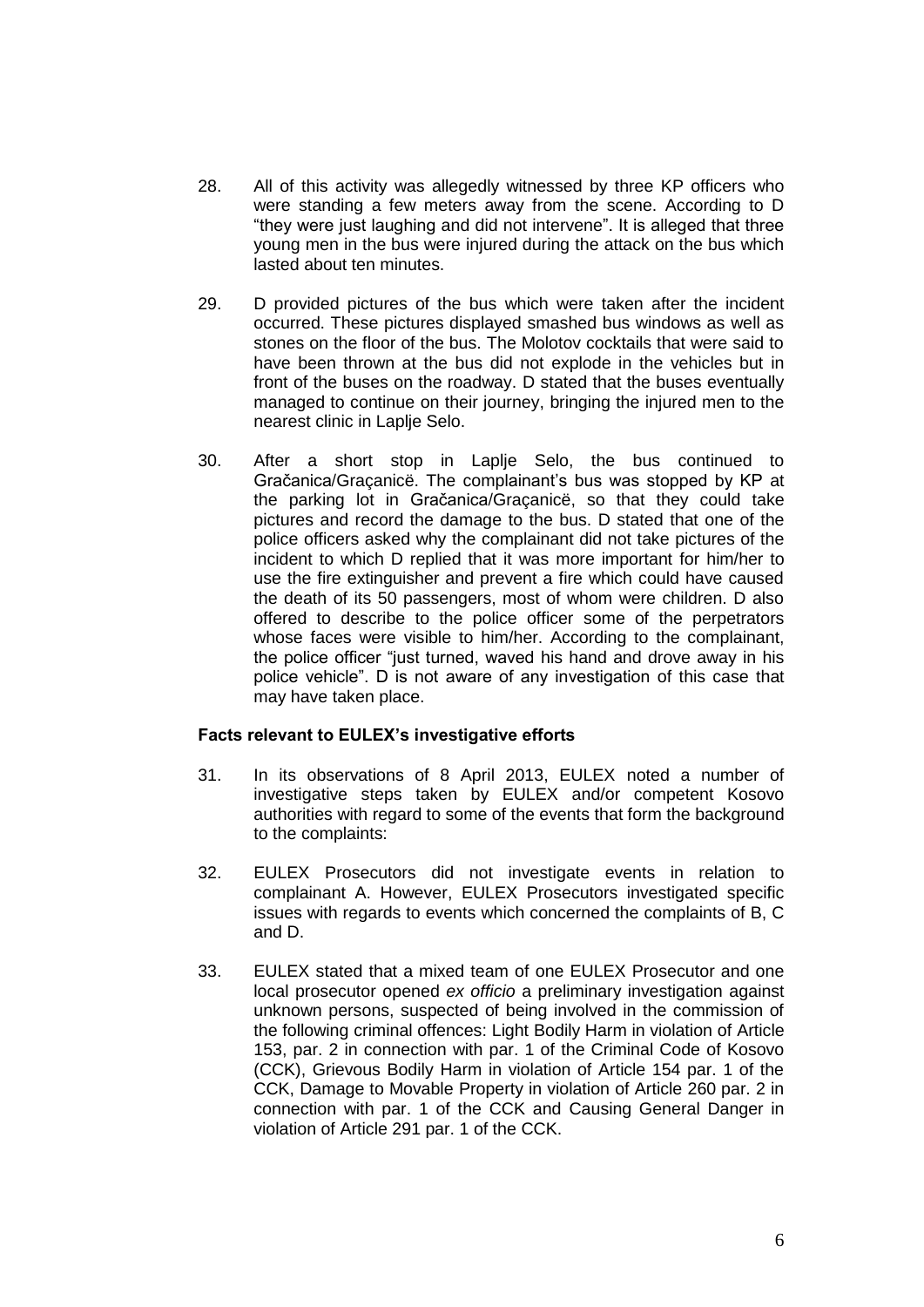- 34. According to the information provided by EULEX, on 28 June 2012, at approximately 14:00, in Pristina, close to hotel "Victory", three school buses with Kosovo Serbs returning from Gazimestan were stoned and Molotov cocktails were thrown at them. As a result, the three buses were damaged, with some of their windows being broken, 17 persons were injured, allegedly 15 of them sustained light bodily injuries while two of them allegedly sustained grievous bodily harm.
- 35. According to EULEX, the crime scene investigation was carried out by KP criminal investigators and a forensic team. Despite these efforts, perpetrators could not be identified. In addition, a check of CCTV cameras around the crime scene did not produce any concrete results.
- 36. On 4 July 2012, the EULEX prosecutor entrusted the Police Forensic Laboratory with the examination of the bottles found at the crime scene. The assessment of the seized evidence did not yield any results that would have led to the possible identification of suspects. The same applied to the interrogation of an unidentified number of further potential witnesses.
- 37. On 3 August 2012, the investigators submitted a report which described all the investigative measures which had been taken. Based on this report the EULEX prosecutor concluded that it was not possible to identify any suspects involved in the incident. Accordingly, the prosecutor decided not to pursue a criminal investigation in accordance with Article 208, par. 1 of Criminal Procedure Code of Kosovo. The police and the injured parties were notified accordingly.

## **RELEVANT APPLICABLE LAW**

#### **Joint Action**

38. Relevant extracts of Articles 2 and 3 of European Council Joint Action 2008/124/CFSP of 4 February 2008 on the European Union Rule of Law Mission in Kosovo, EULEX KOSOVO (hereafter: Joint Action), read as follows:

## **Article 2 Mission Statement**

EULEX KOSOVO shall assist the Kosovo institutions, judicial authorities and law enforcement agencies in their progress towards sustainability and accountability and in further developing and strengthening an independent multi-ethnic justice system and multiethnic police and customs service, ensuring that these institutions are free from political interference and adhering to internationally recognised standards and European best practices.

EULEX KOSOVO, in full cooperation with the European Commission Assistance Programs, shall fulfill its mandate through monitoring, mentoring and advising, while retaining certain executive responsibilities.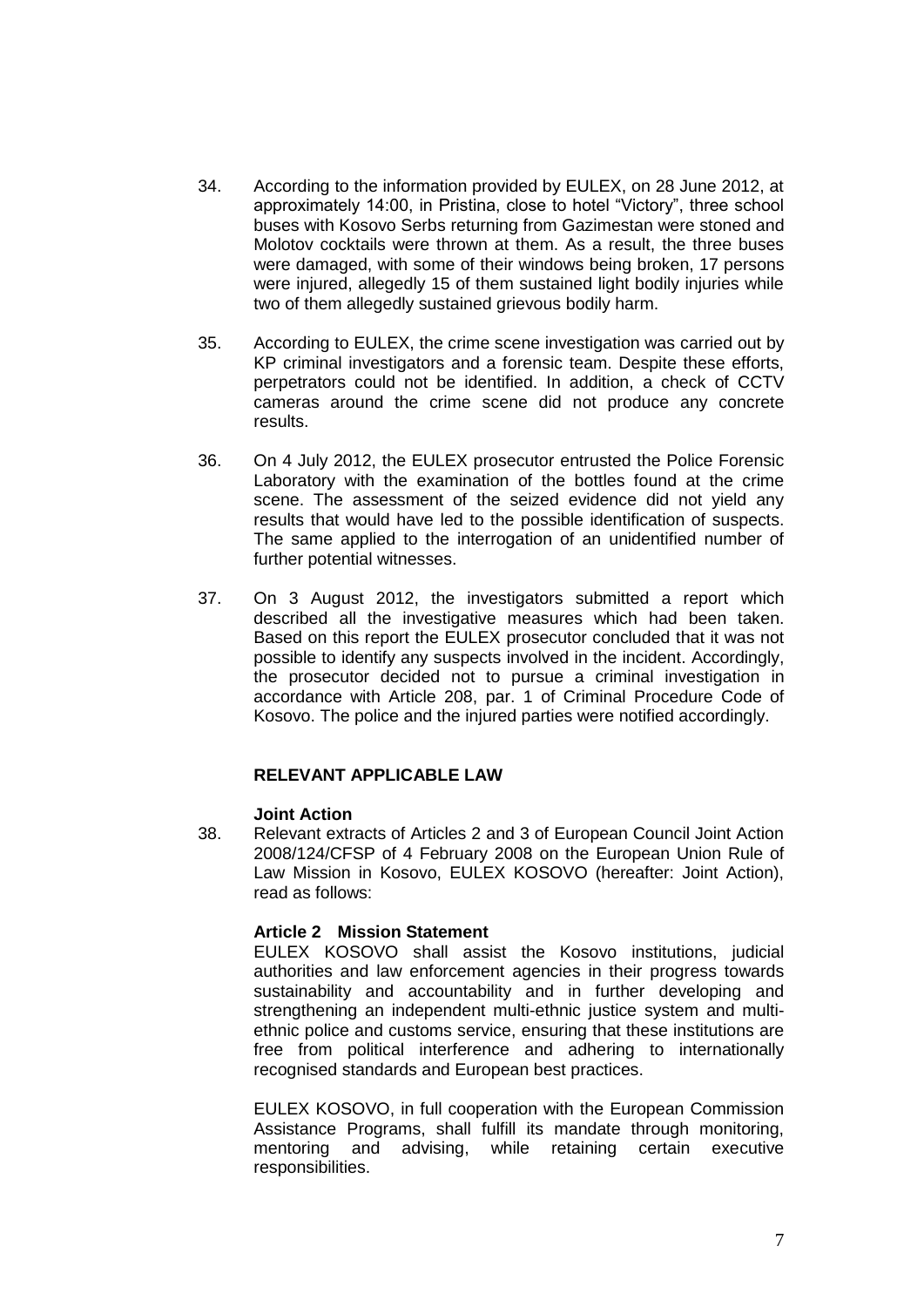#### **Article 3 Tasks**

In order to fulfill the Mission Statement set out in Article 2, EULEX Kosovo shall:

- (a) **monitor, mentor and advise the competent Kosovo institutions** on all areas related to the wider rule of law (including a customs service), **whilst retaining certain executive responsibilities**;
- (b) **ensure the maintenance and promotion of the rule of law, public order and security including, as necessary, in consultation with the relevant international civilian authorities in Kosovo, through reversing or annulling operational decisions taken by the competent Kosovo authorities**;
- (d) **ensure that cases of** war crimes, terrorism, organised crime, corruption, **inter-ethnic crimes**, financial/economic crimes **and other serious crimes are properly investigated, prosecuted, adjudicated and enforced**, according to the applicable law, **including, where appropriate, by international investigators, prosecutors and judges jointly with Kosovo investigators, prosecutors and judges or independently**, and by measures including, as appropriate, the creation of cooperation and coordination structures between police and prosecution authorities;
- (h) **assume other responsibilities, independently or in support of the competent Kosovo authorities, to ensure the maintenance and promotion of the rule of law, public order and security**, in consultation with the relevant Council agencies; and
- (i) **ensure that all its activities respect international standards concerning human rights** and gender mainstreaming.

#### **Law on Jurisdiction**

39. The Law on Jurisdiction, Case Selection and Case Allocation of EULEX judges and prosecutors in Kosovo (No. 03/L-053, hereafter: the Law on Jurisdiction), and more specifically its Articles 7, 8 and 17 regulate the integration and jurisdiction of the EULEX judges and prosecutors in the judicial and prosecutorial system of Kosovo.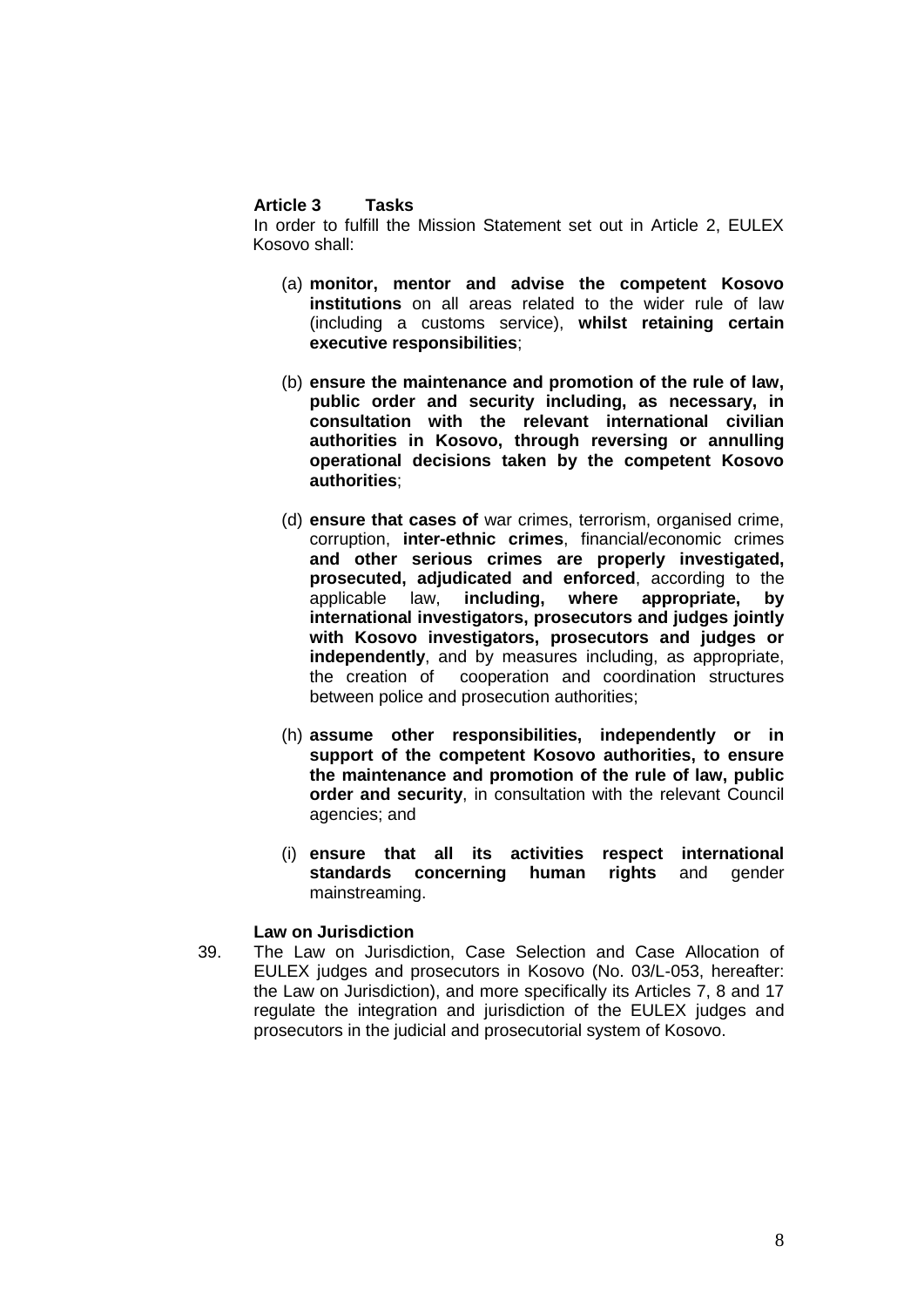# **Article 7 General authority of EULEX prosecutors**

7.1 EULEX prosecutors will have the authority and responsibility to perform the functions of his or her office, including the authority to conduct criminal investigations and take responsibility for new and pending criminal investigations or proceedings, within the SPRK or within the prosecution offices to which he or she is assigned to by the Chief EULEX Prosecutor and according to the modalities as established by the present Law and by the Assembly of the EULEX Prosecutors.

# **Article 8 Competences of EULEX prosecutors in Kosovo**

8.1 The EULEX prosecutors will be competent to investigate and prosecute the crimes, that fall under the exclusive competence of the SPRK in accordance with the law that establishes the SPRK, and the crimes, including the attempt and the various form of collaboration to the crimes, listed in all items of paragraph 3 of Article 3 of this law.

#### **Article 17**

17.1 For the duration of the EULEX KOSOVO in Kosovo, the EULEX police will have the authority to exercise the powers as recognized by the applicable law to the Kosovo Police and according to the modalities as established by the Head of the EULEX KOSOVO.

## **III. COMPLAINTS**

- 40. The complaints relate to two different incidents which are connected to the Vidovdan celebrations of 28 June 2012.
- 41. The complainants rely on a number of protected rights, including the right to life (e.g., Article 2 ECHR; Article 6 ICCPR), the right not to be subject to cruel, degrading or inhuman treatment (e.g., Article 3 ECHR; Article 7 ICCPR), the right to liberty and security (Article 5 ECHR; Article 9 ICCPR), the right to respect for private and family life (Article 8 ECHR; Articles 17/23 ICCPR), the right to freedom of thought, conscience and religion (Article 9 ECHR; Articles 18/19 ICCPR), freedom of expression (Article 10 ECHR; Article 19 ICCPR), the right to freedom of assembly and association (Article 11 ECHR; Article 21/22 ICCPR), the right to an effective remedy (Article 13 ECHR; Article 2 ICCPR), prohibition against discrimination (Article 14 ECHR; Article 26/27 ICCPR).

# **IV. THE LAW**

42. It is for the Panel to determine the legal characterisation of the complaints to be examined. The Panel will examine the cases under the following provisions: the right to respect for private and family life (Article 8 ECHR; Article 17 ICCPR); the right to freedom of thought, conscience and religion (Article 9 ECHR; Articles 18 and 19 ICCPR); the right to freedom of assembly and association (Article 11 ECHR;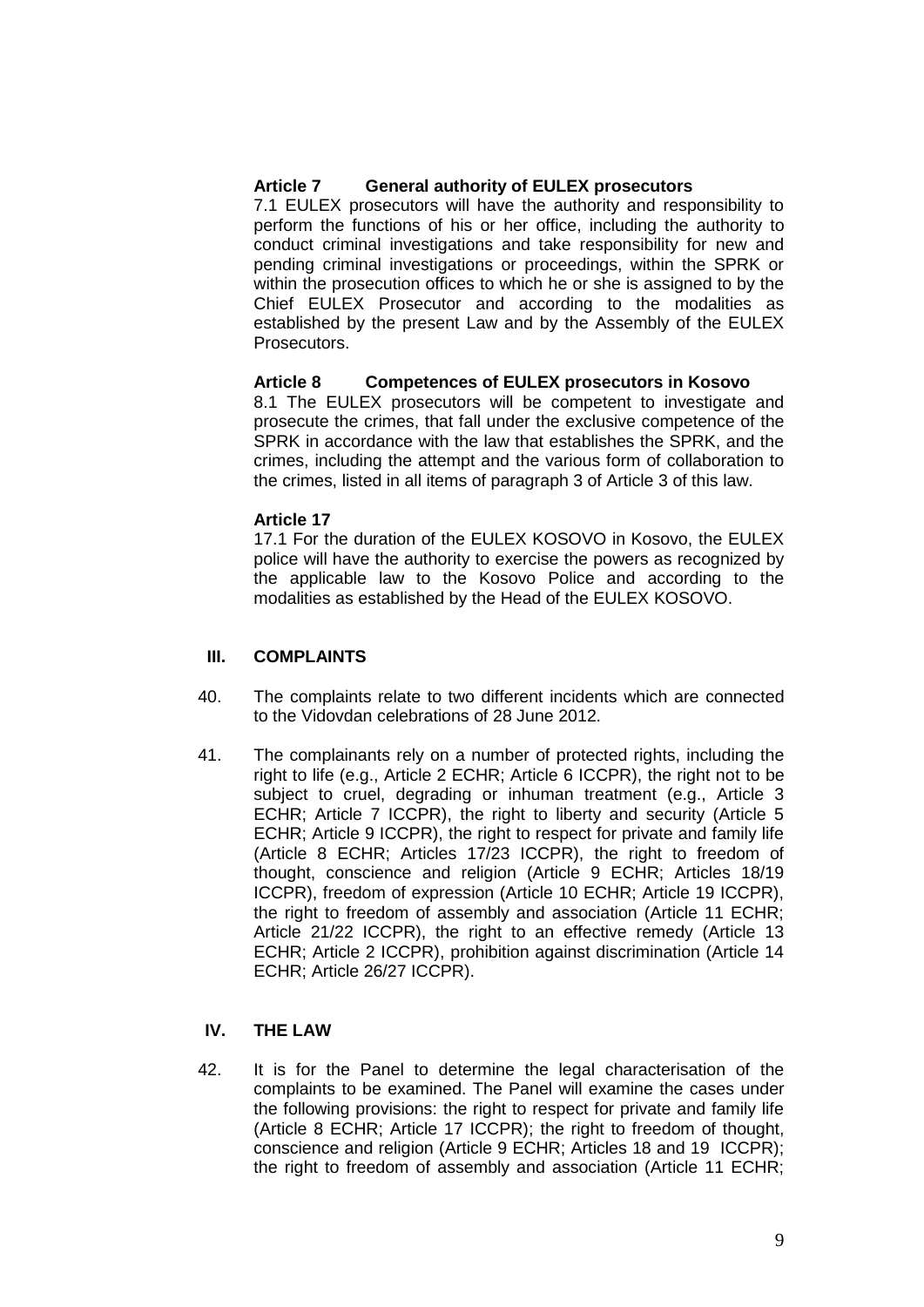Articles 21 and 22 ICCPR) and the right to an effective remedy (Article 13 ECHR; Article 2 ICCPR).

- 43. Before turning to the substance of the complaints made by the applicants the Panel has to first determine the scope of its jurisdiction for the purposes of the present cases.
- 44. The Panel can only examine complaints relating to alleged violations of human rights by EULEX in the conduct of its executive mandate, including alleged actions by the EULEX police.
- 45. The Panel is of the view that the mere fact that the police operation on that day was led by and fell within the primary responsibility of Kosovo Police does not exclude the fact that EULEX may be held responsible for its own actions or failures in so far as they impacted on the exercise on the executive mandate of EULEX. The Panel will consider, in particular, whether any shortcoming attributable to EULEX in the preparation of or the carrying out the Vidovdan operation in 2012 could have violated or contributed to a violation of the human rights of the complainants.
- 46. In this connection, the Panel reiterates that the European Court of Human Rights has held, in the context of cases brought before it under Articles 2 (right to life] or Article 3 (prohibition of torture and inhuman or degrading treatment) of ECHR that "*the difficulties involved in policing modern societies, the unpredictability of human conduct and the operational choices which must be made in terms of priorities and resources, […] an obligation [to protect life] must be interpreted in a way which does not impose an impossible or disproportionate burden on the authorities. Accordingly, not every claimed risk to life can entail for the authorities a Convention requirement to take operational measures to prevent that risk from materialising*" (see *Osman v. the United Kingdom*, 28 October 1998, § 116, *Reports of Judgments and Decisions* 1998-VIII). Likewise, when police forces face situations of disorder or violence capable of giving rise to unpredictable developments, impossible burden should not be imposed on them (see *Makaratzis v. Greece* [GC], no. 50385/99, § 69, ECHR 2004-XI, and *Zelilof v. Greece*, no. 17060/03, § 48, 24 May 2007).The Court further held that "*the police must be afforded a degree of discretion in taking operational decisions. Such decisions are almost always complicated and the police, who have access to*  information and intelligence not available to the general public, will *usually be in the best position to make them*" (*P.F and E.F. v. the United Kingdom*, Application, (dec.), no. 28326/09, 23 November 2010, § 41, *mutatis mutandis*).
- 47. The Panel is of the view that nothing in the facts established in the present case brought to its attention by the complainants raises issues under Articles 2 or 3 of the Convention. However, bearing in mind the well established importance of the Vidovdan celebrations, the large number of people who generally participated in it, the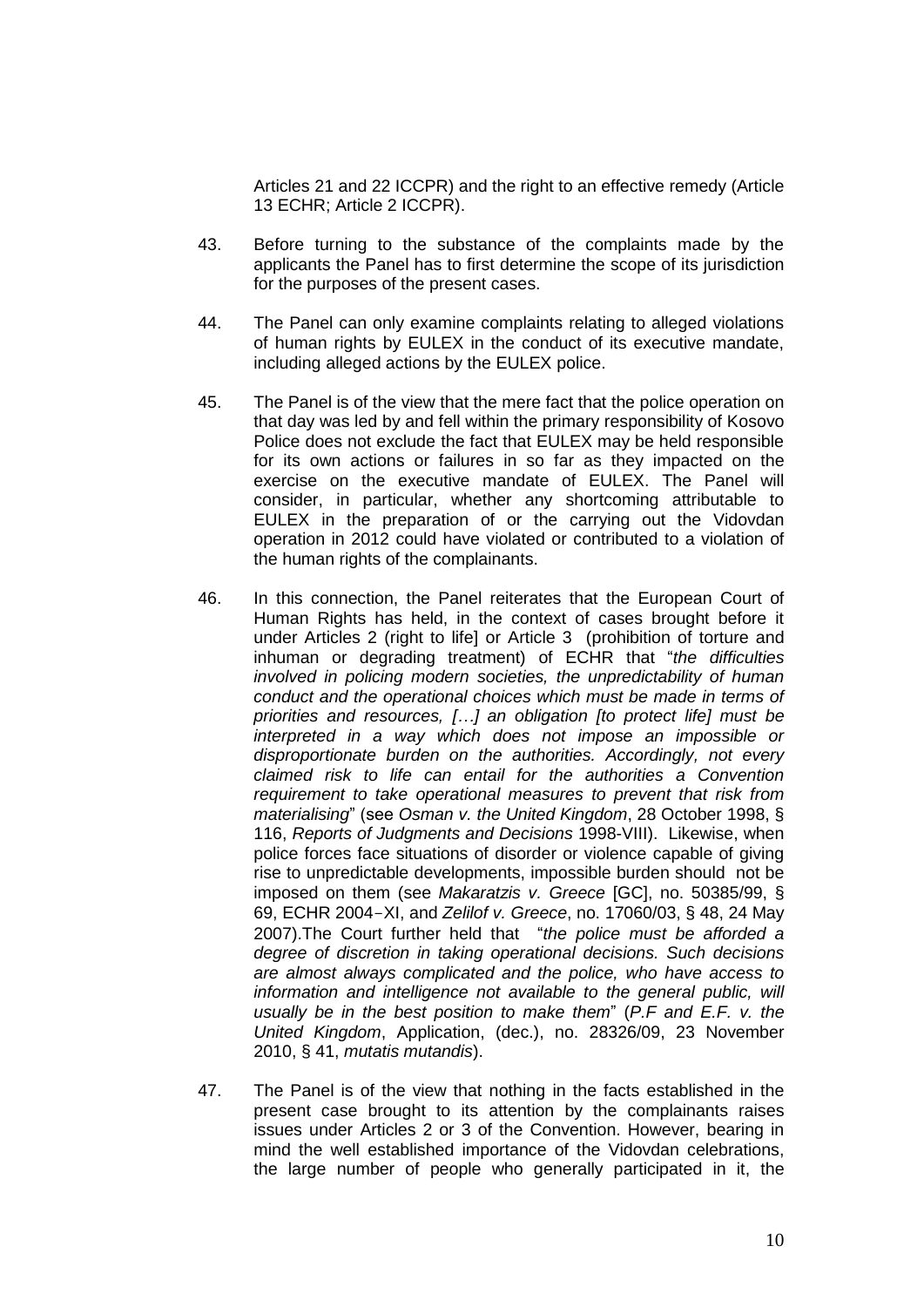political and ethnic tensions to which it could give rise in the volatile security environment in Kosovo, the Panel is satisfied that EULEX knew or ought to have known prior to the Vidovdan celebrations of 2012 of the existence of a real and immediate risk of human rights violations occurring during these events (see, e.g., *P.F and E.F. v. the United Kingdom*, cited above, §. 37).

- 48. The Panel notes in this connection that EULEX did not dispute in its submissions either the importance of the annual Vidovdan events or that it was unaware of the security risks and threats associated with it.
- 49. The Panel notes the argument of EULEX that in the exercise of EULEX's responsibility as a "second responder" it would only be required to intervene if and when so requested by KP. The Panel has been unable to identify any legal basis that would restrict the obligation of EULEX to intervene as a "second responder" and that the EULEX claim that such an obligation to respond would only arise upon the request of the Kosovo authorities.

Instead, the Panel notes the clear, unambiguous language of the Joint Action Article 3 (b) which stipulates an obligation for EULEX to "ensure the maintenance and promotion of the rule of law, public order and security including, as necessary, in consultation with the relevant international civilian authorities in Kosovo, through reversing or annulling operational decisions taken by the competent Kosovo authorities" (see paragraph 38 above). This approach is further supported by paragraph (h) of the same article that states that EULEX shall "assume other responsibilities, independently or in support of the competent Kosovo authorities, to ensure the maintenance and promotion of the rule of law, public order and security" (see paragraph 38 above). Further, should the EULEX argument be accepted, it would be at odds with the inherent obligations of EULEX to protect human rights as it would arguably diminish the effectiveness of this protection.

50. The Panel accepts that given the limited executive mandate of EULEX it cannot be held responsible for failing to guarantee an effective protection of human rights as such in Kosovo and that an impossible or disproportionate burden as regards policing cannot be imposed on the Mission. The Panel notes, however, that it is the obligation of EULEX under the Council Joint Action to ensure that its activities should be carried out in compliance with international standards of human rights (see Article 3 (i), Council Joint Action 2008/124/CFSP; see paragraph 38 above). EULEX would therefore be required to intervene to protect human rights wherever it knows or ought to have known at the time of a real and immediate risk that a violation might occur if it did not intervene (see, e.g., *Đorđević v. Croatia*, no. 41526/10, § 138-139, ECHR 2012 and references cited therein; *Osman v. the United Kingdom*, 28 October 1998, § 16). The nature of the response should be appropriate to the circumstances and, in turn, depend on what right or rights were at stake and on the seriousness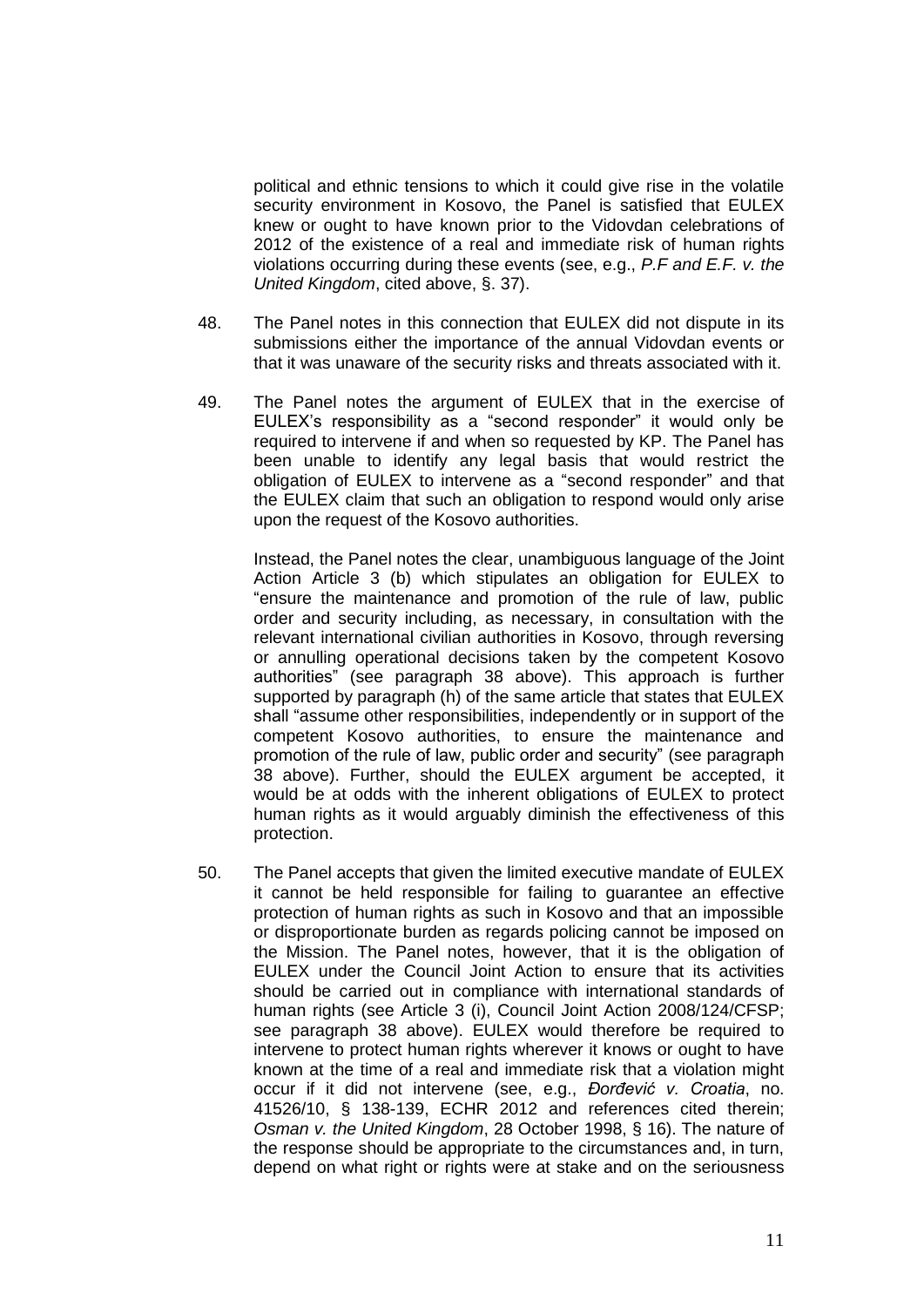of the threats to those rights (see the Panel decision in *Kahrs against EULEX*, no.2012-16, § 31).

- 51. Accordingly, the Panel will examine whether, in the present case, EULEX actions or omissions, in so far as they affected the complainants in the context of the police operation on 28 June 2012, were consistent with the executive mandate of EULEX.
- 52. The Panel notes that Complainants B, C and D attended the memorial service at Gazimestan on the day in question. On their return from Gazimestan, stones as well as Molotov cocktails were thrown by young men at buses in which they were travelling, which resulted in the bus windows being smashed. Complainants B and C allege that two passengers on their bus were injured in the course of the attack. It is submitted that KP were escorting the buses but failed to protect them. Further, complainant B lost consciousness upon arrival in Gračanica/Graçanicë due to the stress caused by these alleged attacks. He/she was subsequently taken to a hospital for a medical examination.
- 53. The Panel observes that by participating in the celebrations at Gazimestan the complainants sought to exercise their right to freedom of assembly and their right to freedom of conscience. While they were not prevented from participating in the event, they were subsequently victims of a violent attack by private parties against the bus in which they were travelling. As their bodily integrity was thereby threatened, the Panel will examine the complaints related thereto in the context of their right to respect for their private lives.
- 54. The Panel first notes that the facts are not in dispute between the parties.
- 55. The Panel reiterates that "[a] *demonstration may annoy or give offence to persons opposed to the ideas or claims that it is seeking to promote. The participants must, however, be able to hold the demonstration without having to fear that they will be subjected to physical violence by their opponents; such a fear would be liable to deter associations or other groups supporting common ideas or interests from openly expressing their opinions on highly controversial issues affecting the community. Genuine, effective freedom of peaceful assembly cannot, therefore, be reduced to a mere duty on the part of the State not to interfere: a purely negative conception would not be compatible with the object and purpose of Article 11 (art. 11). Like Article 8 (art. 8), Article 11 (art. 11) sometimes requires positive measures to be taken, even in the sphere of relations between individuals, if need be (see, mutatis mutandis, the X and Y v. the Netherlands judgment of 26 March 1985, Series A no. 91, p. 11, § 23*)." (see, *Plattform "Ärzte für das Leben" v. Austria*, 21 June 1988, § 32, Series A no. 139). While under the case-law of the EHCR it is the duty of the public authorities to take reasonable and appropriate measures with regard to lawful demonstrations to ensure their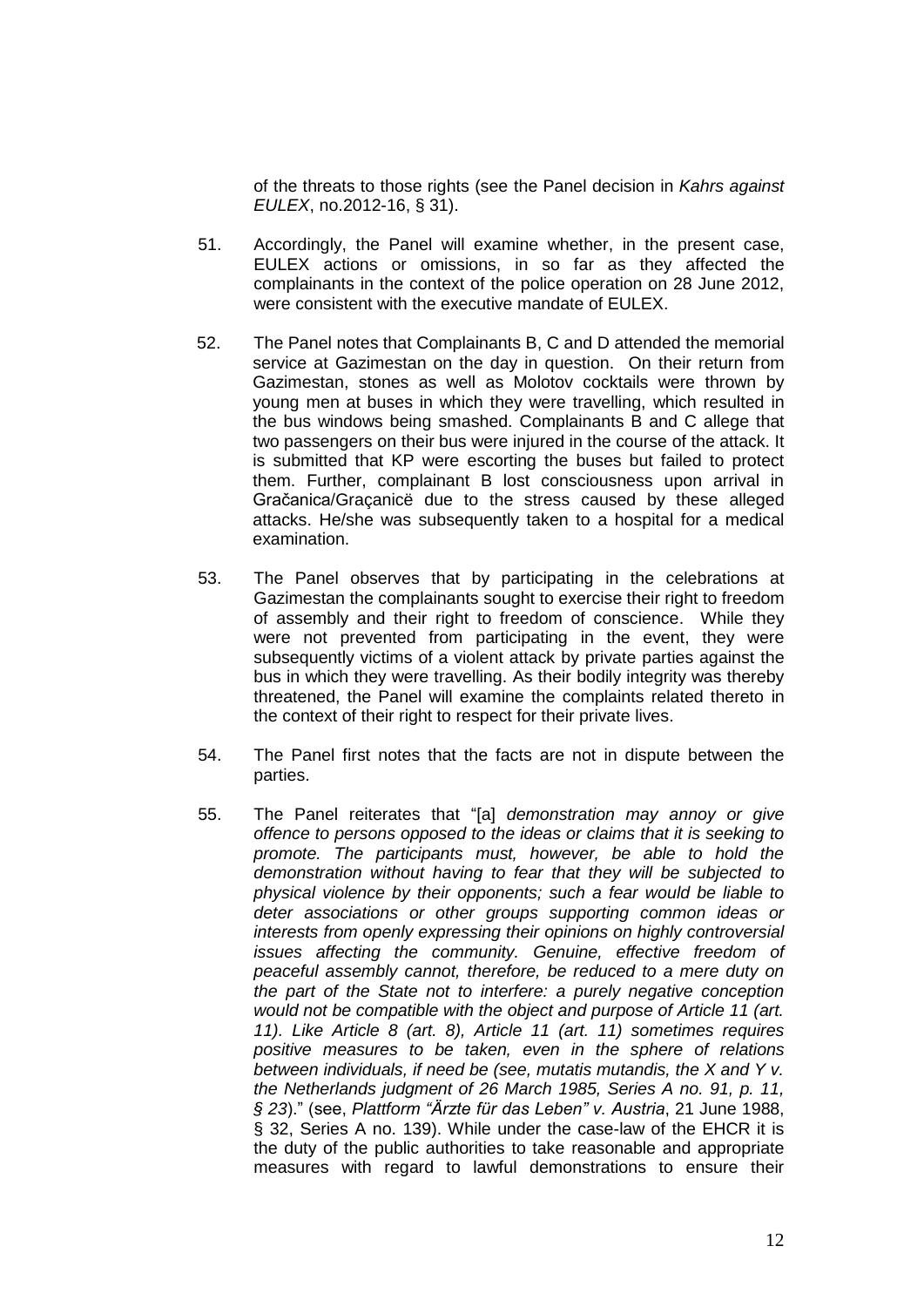peaceful conduct and the safety of all citizens, they cannot guarantee this absolutely and they have a wide margin of discretion in the choice of means to be used. In this regard the obligation they enter into under Article 11 of the Convention is an obligation as to measures to be taken and not as to results to be achieved (see *Plattform "Ärzte für das Leben" v. Austria*, cited above, § 34; *Oya Ataman v. Turkey*, no. 74552/01, § 35, ECHR 2006-XIII; *Ouranio Toxo and Others v. Greece*, no. 74989/01, § 37, ECHR 2005-X (extracts) and *Protopapa v. Turkey*, no. 16084/90, § 108, 24 February 2009). However, it is important that preventive security measures such as, for example, the presence of first-aid services at the demonstrations, be taken in order to guarantee the smooth conduct of any event, meeting or other gathering, be it political, cultural or of another nature (see *Oya Ataman v. Turkey*, cited above, § 39).

- 56. It is further reiterated that, while those who choose to exercise their freedom to manifest their conscience or their religion cannot reasonably expect to be exempt from all criticism, the responsibility of the public authorities may be engaged where their beliefs are opposed or denied in a manner which inhibits those who hold such beliefs from exercising their freedom to hold or express them. In such cases the authorities may be called upon to ensure the peaceful enjoyment of the right guaranteed under Article 9 to the holders of those beliefs (see, *mutatis mutandis*, *Otto-Preminger-Institut v. Austria*, 20 September 1994, § 47, Series A no. 295-A; *Öllinger v. Austria*, no. 76900/01, § 39, ECHR 2006-IX).
- 57. In the present case the complainants' bus was attacked by private parties. It has not been shown or argued that EULEX police were present at the scene of the incident complained of. However, it is precisely the absence of EULEX police at the scene and the absence of the necessary foresight which gives rise to concern. The Panel notes that EULEX provided conflicting figures regarding the number of EULEX officers who were on duty at the Vidovdan events and their whereabouts at same.
- 58. It has not been shown that administrative boundary entrances, routes and relevant road intersections were properly secured and that vehicle convoys travelling along those routes were provided with adequate protection. Whilst the operational details surrounding this matter are better left to the competent authorities of EULEX, the Panel notes the absence of detailed operational documentation and contingency planning, which would suggest that adequate efforts were not made by EULEX in cooperation with KP to ensure that the routes likely to be used by participants had been properly identified and secured with a view to preventing and discouraging attacks by private parties such as those that occurred in the present case.
- 59. The occurrence of incidents of violence on the day in question which is not in dispute between the parties suggests that the number of EULEX police officers was inadequate to address the executive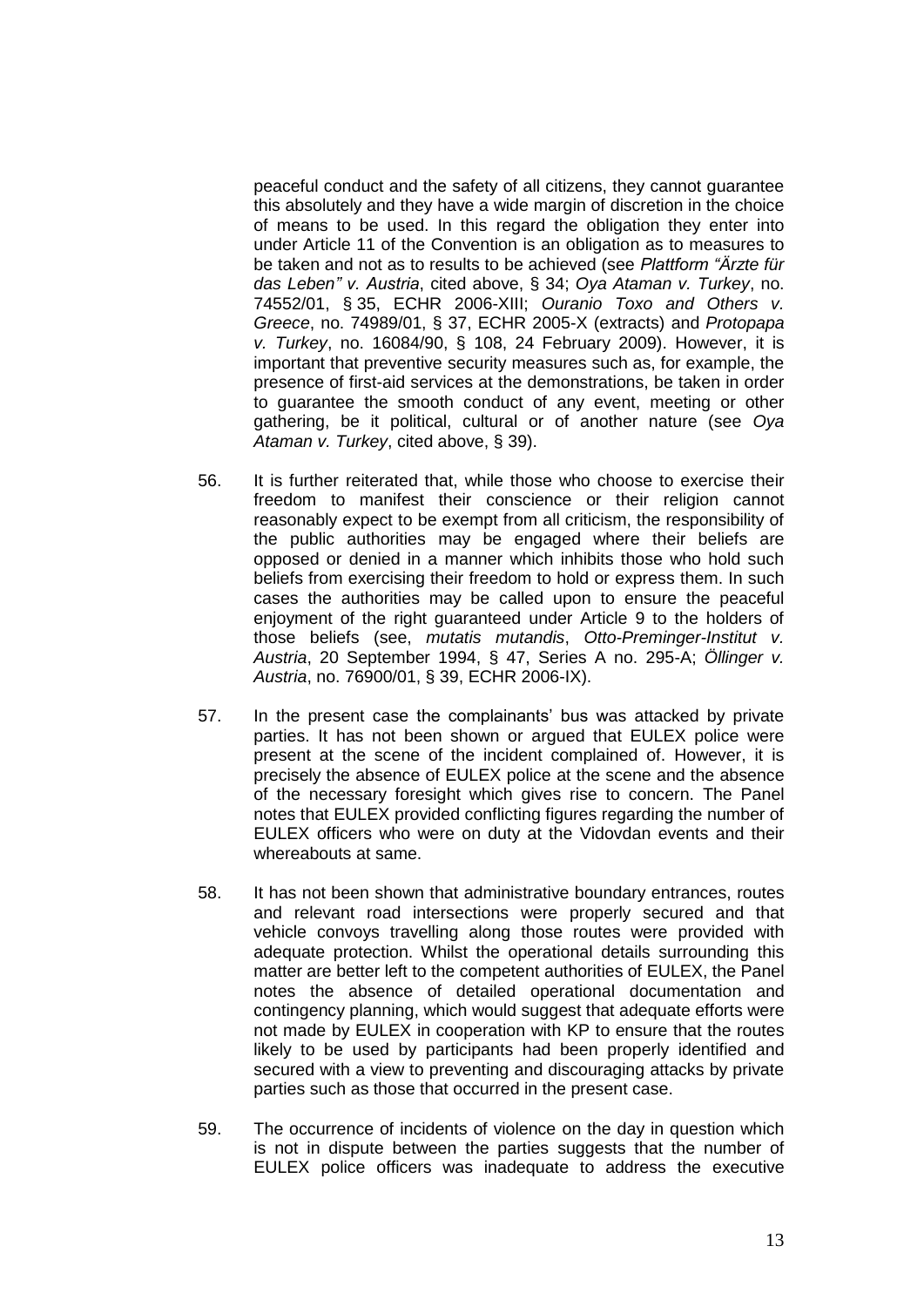mandate responsibilities of EULEX in the context of the large scale gathering which could conceivably be strenuously opposed by certain elements, or parties of the population of Kosovo.

- 60. Under such circumstances, the Panel is of the view that EULEX should have ensured that an adequate number of EULEX police officers were assigned to monitor those events, that they be placed at critical locations (e.g., administrative boundary entry points; roads to and from those entry points and at identified gathering places as well as at Gazimestan; etc), that they had all the necessary means at their disposal, for instance, in terms of transport and communication as well as means of enforcement, to perform their functions effectively and that they were given clear instructions and guidance as to when and in what circumstances they were required and expected to intervene to prevent human rights violations, including the prevention of intimidating or aggressive behaviour by private parties.
- 61. The inadequacy of resources allocated by EULEX to this operation contributed to the three complainants being denied the full and effective enjoyment of their right to respect to private life, their freedom of assembly as well as their right to exercise their religion safely and without unnecessary hindrance.
- 62. As to complainant A, he was stopped by ROSU officers before he was able to reach Gazimestan. The officers checked his identification papers and car documents and searched his car. He was duly ordered to turn back and prevented from travelling to Gazimestan to participate in the event that he wished to attend. Subsequently, he alleged that he was physically assaulted by ROSU police.
- 63. As in the case of complainants B, C and D, it has not been shown or argued that the EULEX police officers were present at the scene of the incident. It has therefore not been established on the basis of the material before the Panel that EULEX is directly responsible for failure to address or prevent the incident in question.
- 64. The Panel also takes note of the HoM's submissions that the operation was a KP led operation. Whilst this fact is not in dispute, EULEX bore its *own* responsibility to ensure that its involvement in these events and operations, satisfied and was consistent with relevant human rights standards. In particular, it has not been shown that adequate steps were taken to ensure coordination with KP in order to secure effective protection of participants against inappropriate or excessive action, including alleged human rights violations by KP members. Further, it has not been shown that EULEX authorities provided clear operational guidelines to the EULEX police officers on the ground, in particular in what circumstances the latter would be required to intervene to guarantee the effective protection of human rights.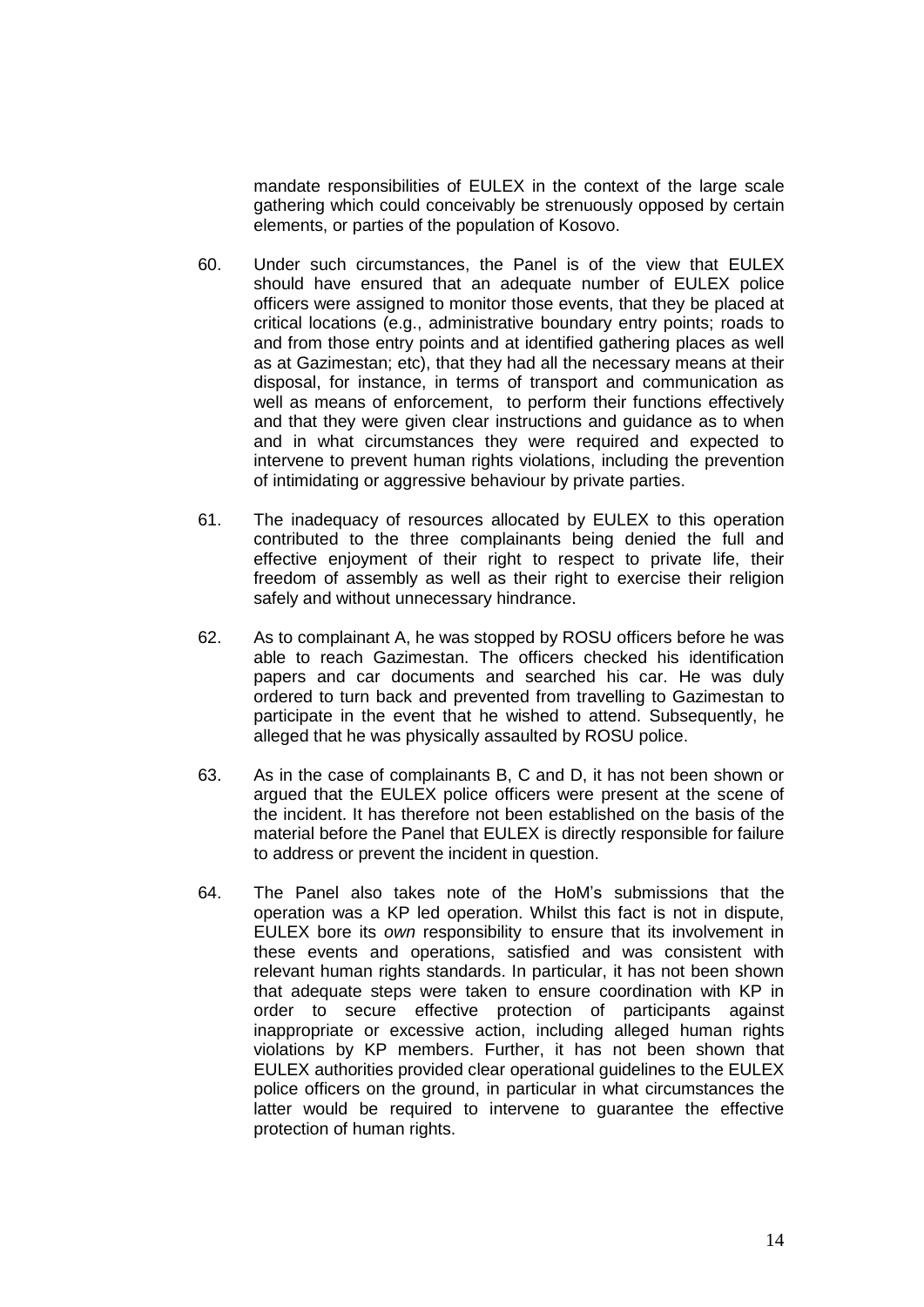- 65. The Panel concludes that, similarly to the other complainants, as a result of insufficient resources being allocated to the Vidovdan operation by EULEX with a view to ensuring respect for human rights, not least by the KP, complainant A was denied the full and effective enjoyment of his right to respect to private life, his freedom of assembly as well as his right to exercise his religion safely and without unnecessary hindrance.
- 66. The Panel further notes that certain investigative steps were taken after the Vidovdan of 2012 events with a view to establishing the circumstances of one specific attack on the buses which transported the participants to those events. First, the Panel notes that whilst these investigative steps related in some respects to the events that form the background of three of the complaints (i.e., the cases of complainants B, C and D), these investigative efforts did not address most of the incidents of alleged human rights violations listed in the complaints. In particular, the Panel notes the absence of any reference in EULEX's submissions to an effort to investigate the conduct of KP in those incidents. Nor does that information indicate whether the investigation examined the conduct of EULEX officers and whether they had fulfilled their duties and responsibilities in that regard. The Panel also notes that, based on the information provided to it, the events that form the background of complaint A were not the subject of an investigation.
- 67. Having regard to the above considerations, the Panel concludes that, on the material before it, EULEX failed to show that it had conducted a thorough and adequate investigation into the allegations of human rights violations. This has resulted in the complainants, A, B, C and D being denied an adequate remedy for the violation of their rights.

## **FOR THESE REASONS, THE PANEL, UNANIMOUSLY,**

1. *Holds* that there have been violations of Articles 8, 9, 11 and 13 of ECHR, as well as Articles 17, 18, 21, 22 and 2 of the ICCPR in respect of all four complainants;

2. *Finds* it appropriate, in the light of its above findings of fact and law, to make the following recommendations to the HoM under Rule 34 of its Rules of Procedure:

- i. That HoM acknowledges that the fundamental rights of the complainants have been breached by EULEX.
- ii. That HoM requests all relevant branches and organs of EULEX, which possess information regarding last year's Vidovdan events, to provide him with a full and complete overview of EULEX's actions during these events. On that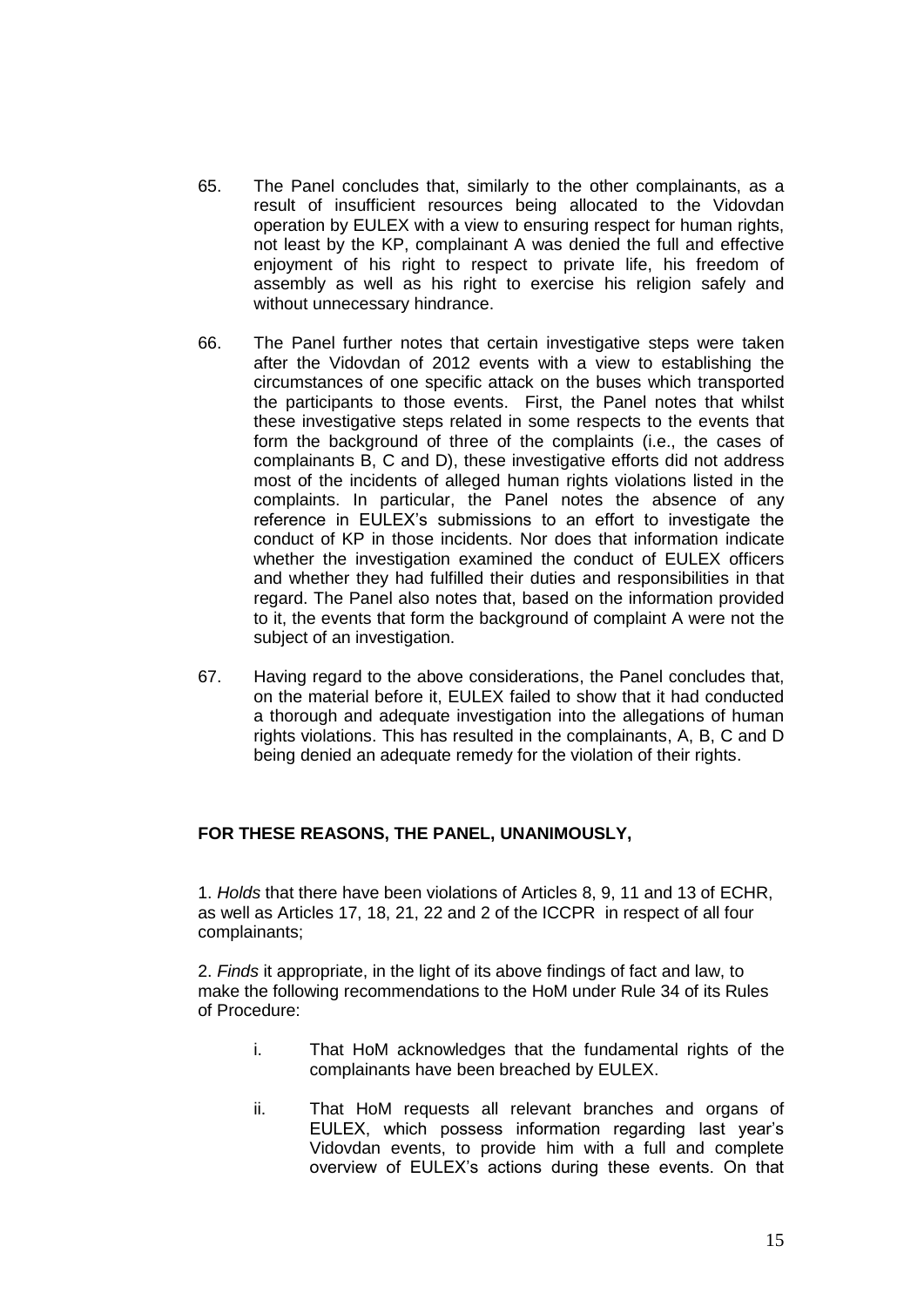basis, that the HoM ensures that any information in EULEX's possession regarding possible human rights violations committed in this context (including any violation attributable to KP officers) is provided to the competent Kosovo authorities for follow-up and investigation. Should EULEX later determine that such cases are not being fully and adequately investigated, that EULEX consider taking over the responsibility of investigating these cases.

- iii. The HoM is invited to enquire with competent investigative and prosecutorial elements in EULEX
	- a) whether further investigative steps could be taken in relation to the incident involving complainants B, C and -D; and
	- b) whether the case related to complainant A is being investigated by competent Kosovo authorities and, if not, whether it should be investigated by EULEX.

The Panel invites the HoM to inform the complainants, directly or through the competent investigative organs of EULEX, of the result of these enquiries. The complainants are at liberty to report to the Panel in relation to any outstanding matter when they are contacted by EULEX.

- iv. Regarding the planning of EULEX's involvement in the forthcoming celebrations on 28 June 2013, that the HoM ensures that, the competent organs of EULEX–
	- a) conduct a risk assessment with a view to establishing and identifying possible sources of risks to the effective protection of the human rights of participants in the forthcoming Vidovdan celebrations on 28 June 2013. For that purpose, that competent EULEX organs refer to and learn lessons from the shortcomings in the Vidovdan operation in June 2012 as recorded in the present decision;
	- b) submit to HoM a detailed plan regarding EULEX's involvement in the forthcoming Vidovdan celebrations on 28 June 2013. Such a plan to include a detailed description of the means and resources necessary to ensure that EULEX officers perform their executive mandate and tasks effectively, in particular as regards the protection and preservation of human rights of participants in these events. This will include, if necessary, the option for them to call upon reinforcements. This plan to also include adequate means of communication to ensure that prompt intervention is possible where necessary to pre-empt or put an end to human rights violations;
	- c) ensure adequate coordination between the Mission on the one hand and KP and competent Kosovo authorities on the other so that there is effective protection of the